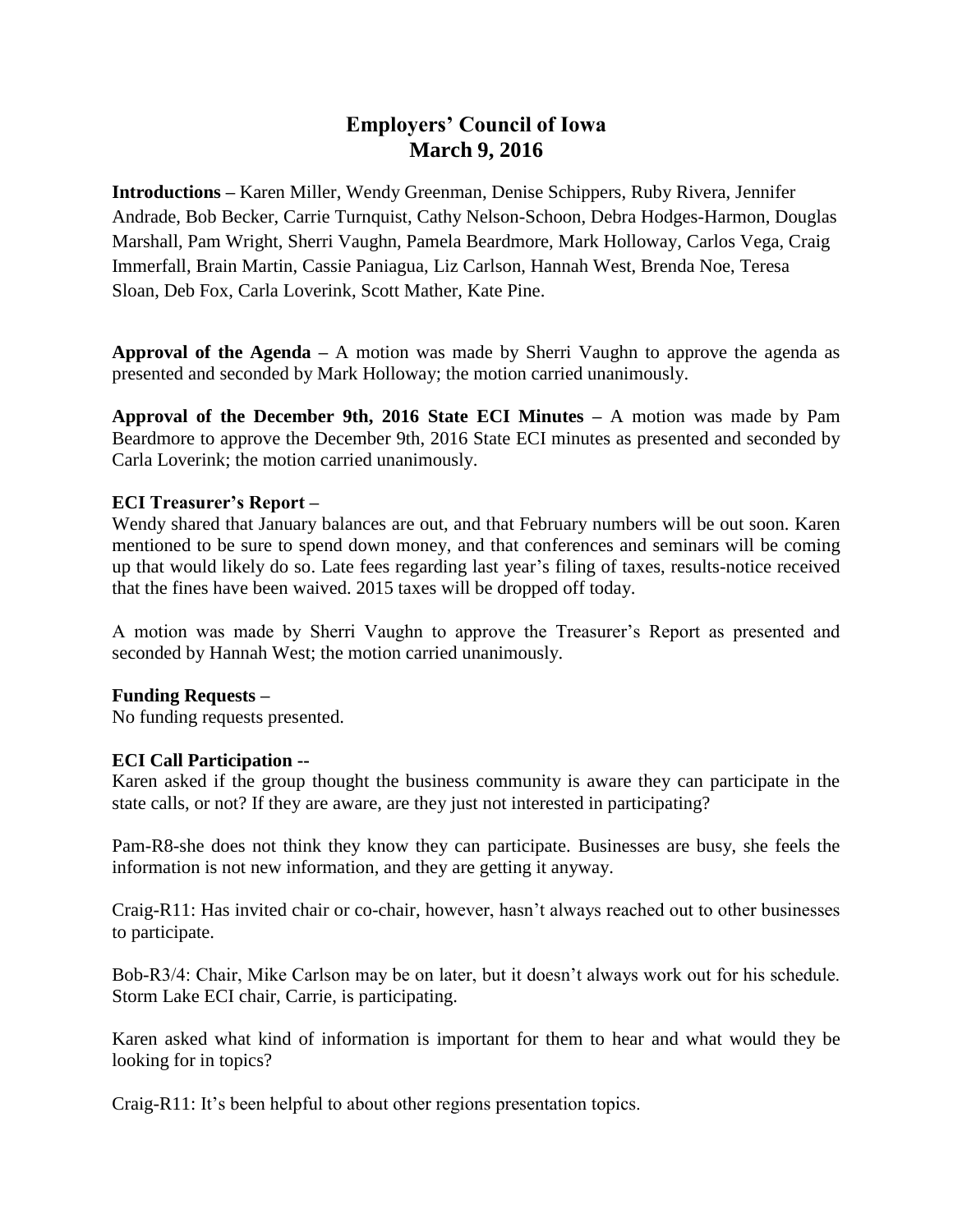Carla-R10: Struggle coordinating distribution lists to go to employers, do regions have databases? Individually? Chambers? BSR's each send to individual lists, would want to do one distribution list

- o R3/4: Build your list based on job orders and business visits.
- o R2: Employers request to be on list, build spreadsheet and use outlook.
- o R11: Each person has ability to enter business on region's shared drive for anyone to access at any time. Recruitment of new ECI members-monthly committee (made up of individuals from 10-11 different sectors) challenged them to each come up with 5 new additional names from their contact list.
- o R2: Keep on shared drive and updates, everyone has access
- o Returned emails: periodically go in to update and edit the list.
- o R7: Spreadsheet. Facebook-recruiting and distribution of information.

# **IWD Update, IWD Director Beth Townsend-**

State Board meeting Feb 26<sup>th</sup>: Governor Branstad and Lt. Governor Reynolds attended and spoke with state board members. Budget presentation went well. Finance standpoint-in good shape.

Hired a new division administrator, Marketa Oliver. She brings experience as city administrator for Norwalk and Windsor Heights. Will oversee staff in field offices.

Changes are being made in IT; looking to restructure this department to integrate with the project management office. Business analysts were asked about needs which were shared with IT. Need to ensure projects are done in a timely manner.

Auditors report: Jan 2012-Jan 2015, improper overpayment of over \$900,000. Ryan West dived in to see where discrepancies occurred. \$97,000 came from a fictitious business scam. \$66,000 random UI benefit sample-overpayments.

- \$312,000-overpayments
- \$433,000-phone malfunction of March 2014; not a lot of information to look back at regarding this.
- \$97,000 would be collected if individuals could be identified.
- Overpayments have been setup for overpayment collection.

Working hard to get to the bottom of this and take steps to ensure this won't happen again.

Karen asked that with the unemployment insurance rate staying low, should employers expect to see further decreases. Ryan West shared that the actual rate charged to employers is based on the amount of claims paid out by employer and where they fall in tax bracket. UI rate doesn't have too much of an effect on business rates.

### **Discussion on Pending Legislation – UI Exempt/Non-Exempt Status, Ryan West-**

They are still searching how the bill will affect employers.

**Deputy Director, Ed Wallace -** IWD has been working on the Skilled Iowa Initiative since 2012. They are currently looking at going back to job profiling, and working with ACT to provide service to businesses (needs, wants, skills, abilities) for any type of job classification for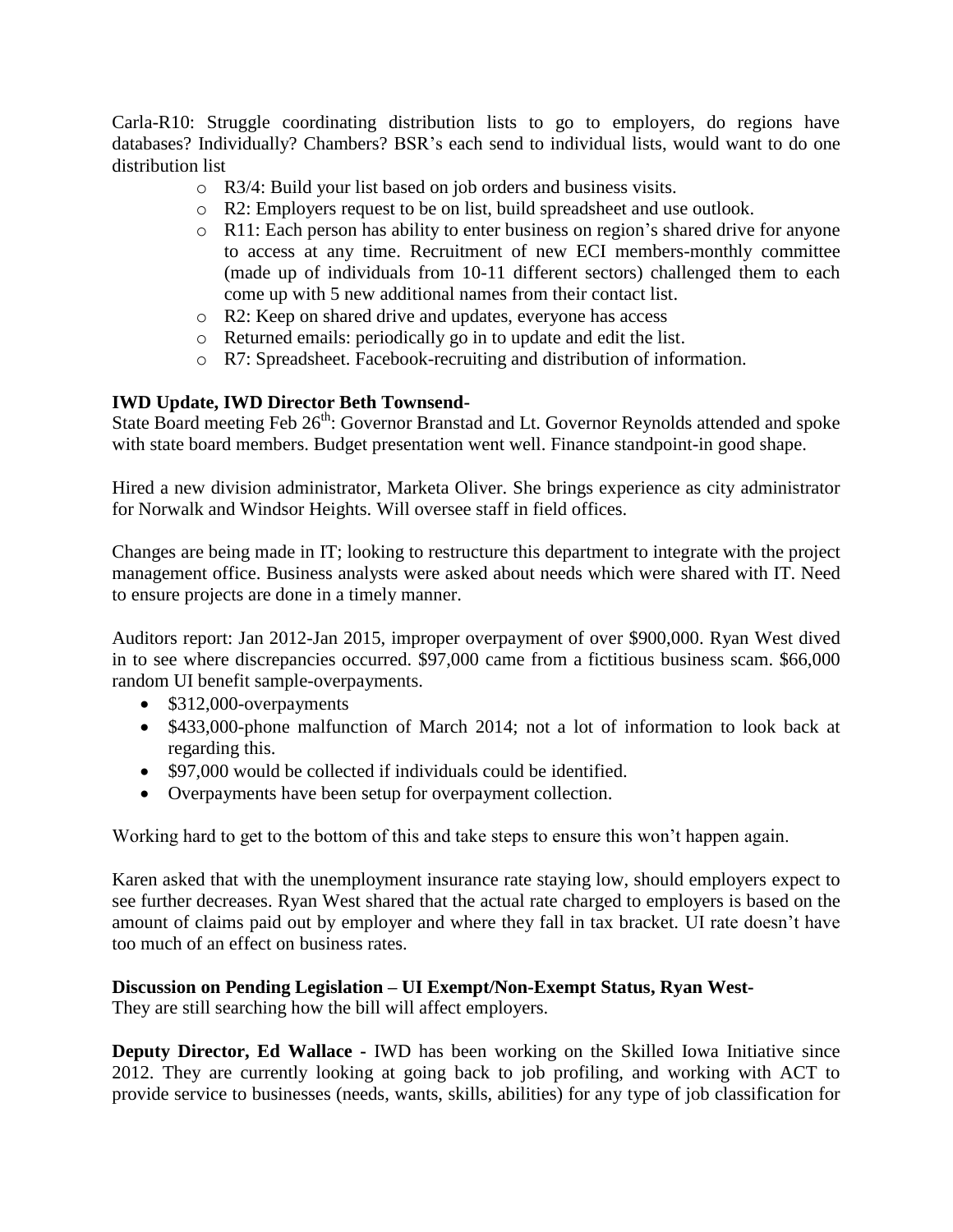any industry. The idea to go back to doing this stems from low unemployment, and profiling makes it easier to narrow down the candidate selection pool.

Shared that Marketa will be out taking information out to the field regarding ways to improve our service.

Legislation: Working on a compliance bill-compliance language for WIOA (84A) update code to ensure we are doing WIOA (not JTPA or WIA).

Reed Act dollars: technology upgrade. Will be asking legislature to authorize use of federal dollars. Minor technical changes.

Trust fund: \$430,000. Working with business and industry and senate to move this bill forward.

Workforce services division, proud of the work the team is doing. Will be attending training in Chicago on national emergency grants.

# **Local ECI Updates –**

- R1: No Update.
- R2: Jennifer-partnering with Economic Development to offer a four-county event- "Recruiting in a Tight labor Market/Successful Interviewing Strategies". Will also be partnering with SHRM to do a HR 101 series for small businesses that may not have a dedicated HR staff.
- R3&4: Bob shared that they are partnering with Storm Lake ECI to offer several workshops. In February they had "Fraud & UI", coming up on April  $7<sup>th</sup>$  they will be offering "Working with You is Killing Me", May 10-partnering with SHRM and R14 on "The Labor of Leadership" (already 30+ signed up), May 25-"Hiring Iowa Teens", June 15-"Wage and Hour" (agricultural-working with MSFW to bring farm businesses in who hire migrant seasonal farm workers. Coming up this fall-UI, Disabilities and OSHA.
- R5: Kathy shared they are partnering with SHRM on some upcoming opportunities.
- R6: No update
- R7 Douglas- Shared they will be having a recruiting panel, they are continuing to build membership, are partnering with SHRM this fall, will have an annual legislative forum in September, and are working to have events in every county they serve this year.
- R8 Sherri Partnering with SHRM for "Diversity in the Workplace" and "Generations". March-workshop to answer questions for individuals who are wanting to start their own businesses, April-"Hiring Teens/Wage an Hour", OSHA Ten-Hour Training, Financial Literacy, May-"Creating an Invincible Team", FMLA, "Developing Your A Game", October-Employer Educator Summit.
- R9 Ruby shared they will be having workshops on-UI assistance, UI fraud, a Veterans only resume workshop, ex-felons finding employment, a two-week employment boot camp and a 50 employer mock interview.
- R10 Carla-Will be having seminars regarding LMI & Laborshed studies, internship event, 260E and 260F training, Fraud & UI, proposed changes to white collar exceptions.
- R11 Brain and Craig shared that there has been a lot of interest in R11 to get everyone truly involved in ECI. Shared that last year they had a session on breaking up is hard to